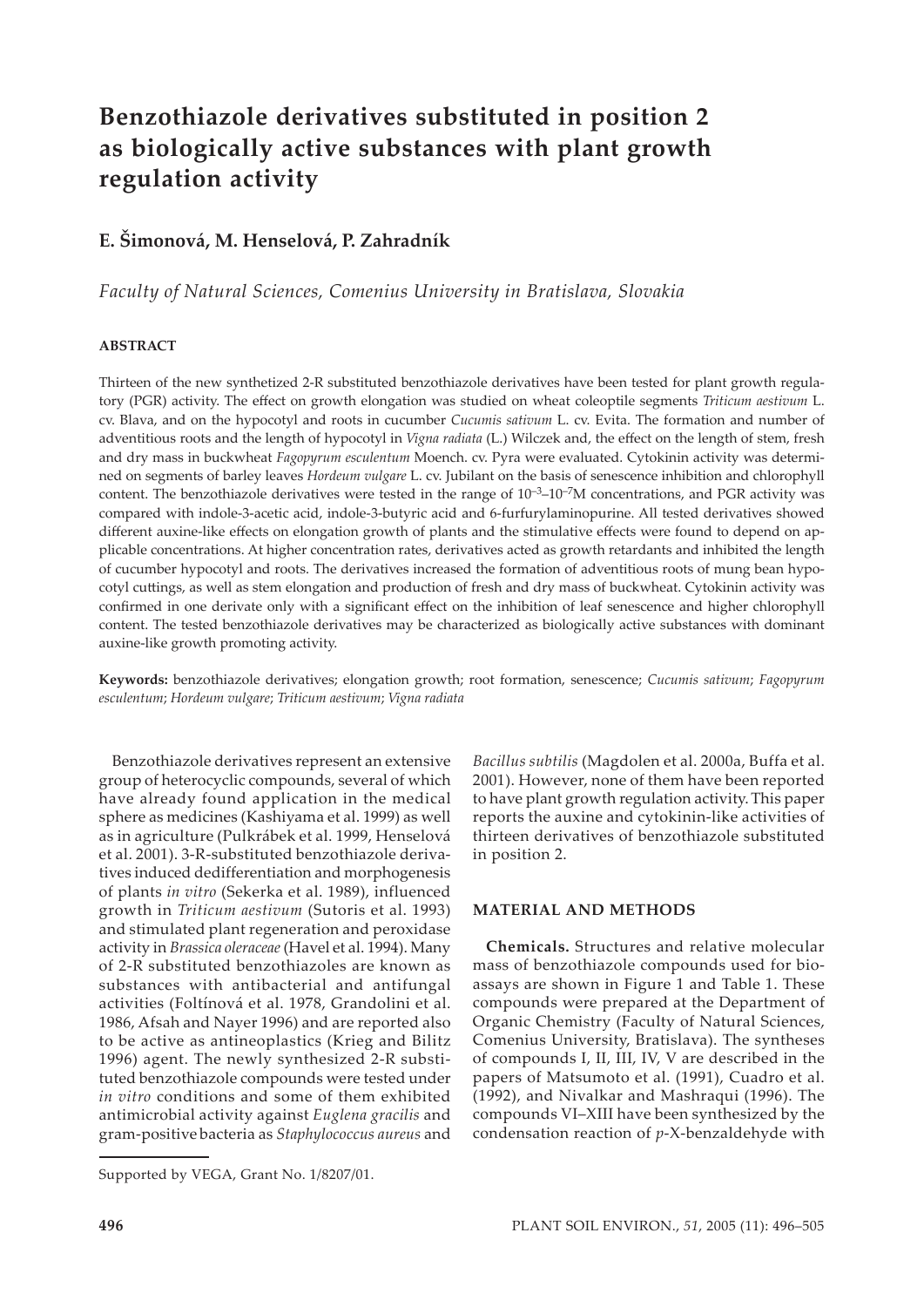Table 1. Relative molecular mass (Mr) of the tested benzothiazole compounds No. I – XIII

| Compounds   | Relative<br>molecular mass |  |
|-------------|----------------------------|--|
| T           | 237.3                      |  |
| $_{\rm II}$ | 178.2                      |  |
| III         | 280.4                      |  |
| IV          | 310.4                      |  |
| $\mathbf V$ | 211.3                      |  |
| VI          | 457.7                      |  |
| <b>VII</b>  | 334.5                      |  |
| <b>VIII</b> | 267.4                      |  |
| IX          | 278.4                      |  |
| X           | 292.4                      |  |
| XI          | 354.4                      |  |
| XII         | 304.4                      |  |
| XIII        | 419.6                      |  |

the 2-methylbenzothiazole according to Magdolen (1999) and Magdolen et al. (2000b). Because of their low solubility in water, compounds were dissolved in N,N-dimethylsulfoxide (DMSO). The resulting DMSO concentration in the tested samples as well as in the control was adjusted to  $0.5\%$  (v/v). The control was a solution containing 0.5% (v/v) DMSO a comparable standards, indole-3-acetic acid (IAA), indole-3-butyric acid (IBA) and 6-furfurylaminopurine (kinetin) (Sigma, St. Louis, MO, USA) were used.

**The cucumber bioassay** of Halevy and Cathey (1960) was used. Cucumber seeds cv. Evita were sown in Petri dishes on 2 layers of Whatman No. 2 filter paper, which were saturated with water (control), or with the solution of the above mentioned benzothiazole compounds in concentrations from  $1.10^{-3}$  to  $1.10^{-7}$ M. The seeds were incubated in the dark in a thermostatically controlled chamber at a constant temperature of 26°C and relative air humidity (RH) at 80% for 7 days. The length of the roots and hypocotyl was measured to the nearest millimeter.

**The coleoptile growth bioassay** according to Shimabukuro et al. (1978) was used in the following modification: wheat (*Triticum aestivum* cv. Blava) seeds were soaked for 4 h in distilled water in darkness. The seeds were left to germinate in the thermostatically controlled chamber for three days at 25°C and 80% RH. The seedlings with a coleoptile length of 10 to 11 mm were selected. Coleoptile segments (2 mm) were excised from 2 mm below



Figure 1. Structures of the tested benzothiazole compounds No. I–XIII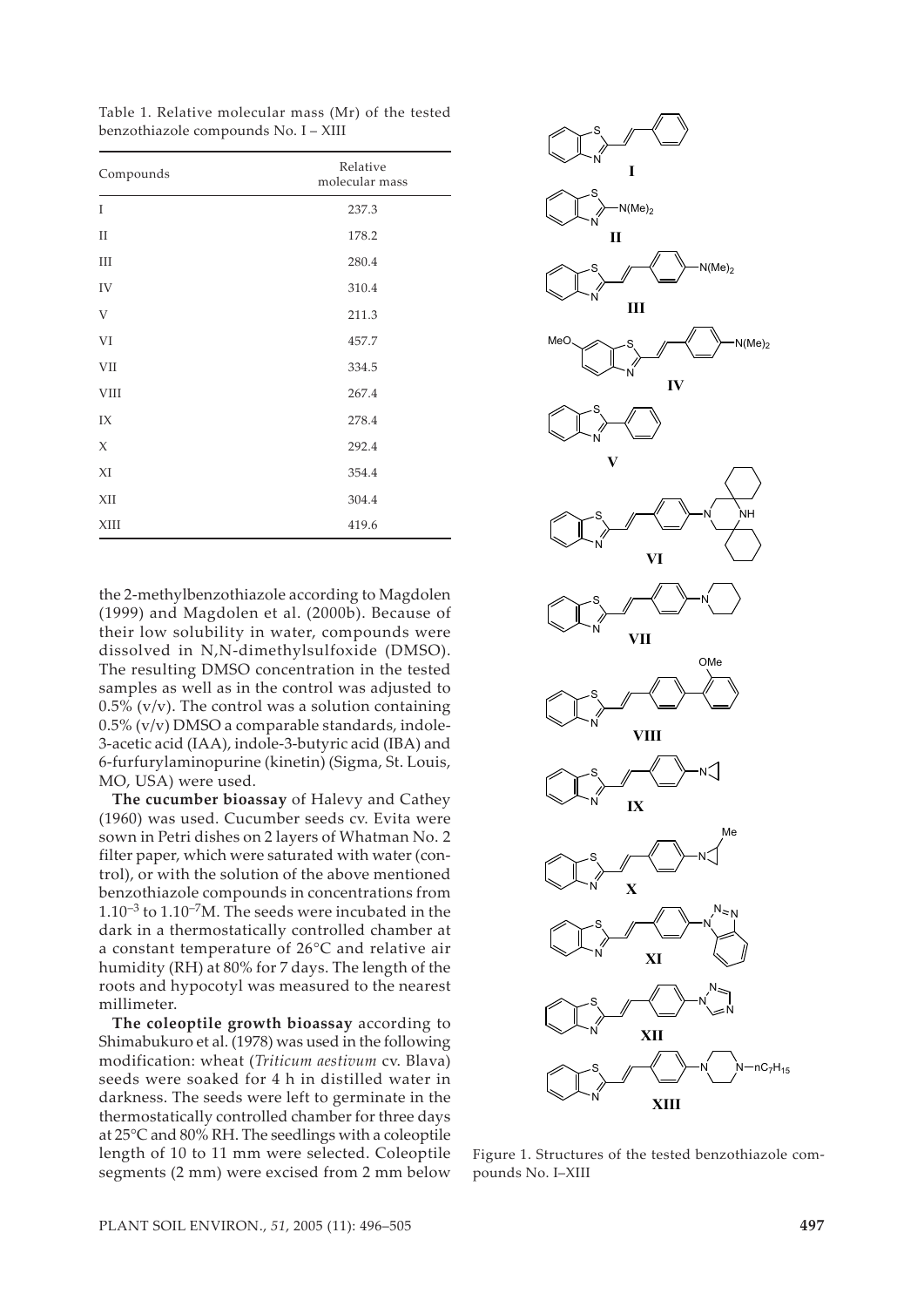the apical tip and floated for 2 h in distilled water in the dark. Twenty coleoptile segments per variant in three repetitions were incubated in 10  $\text{cm}^3$ of 3% (w/v) sucrose solution containing different concentrations of the tested compounds. The length of the segments was measured after an incubation period of 24 h in the dark at 25°C. Elongation of the coleoptile sections was measured in the dim green safe light. Segments were projected, enlarged ten times and measured with a map marker.

**The mung bean bioassay** of Pan and Zhao's method (1994) was used. The seedlings of mung bean *Vigna radiata* (L.) Wilczek were grown from seeds at  $26 \pm 2^{\circ}$ C in the dark for 72 h. Material was prepared by cutting the seedlings 5 cm below the cotyledons. Twenty hypocotyl cuttings per treatment with three repetitions were dipped in solutions of tested benzothiazole compounds at various concentrations or in water (control) for 24 h. After treatment, the cuttings were maintained in a growth chamber (Klimabox 1300, Cita, Slaný, Czech Republic) at  $26 \pm 1^{\circ}$ C,  $65 \pm 5\%$  RH, 12 h irradiance at 80 µmol/m<sup>2</sup>/s PAR in substrate (sand + peat in the ratio 3:1) and watered every day. The number of adventitious roots and length of hypocotyl were evaluated 5 days later.

**The modified buckwheat bioassay** of Mitchel and Livingston (1968) was employed. The *Fagopyrum esculentum* Moench. cv. Pyra plants were grown from seeds in a substrate prepared by mixing sandy-clay soil with humus in the ratio  $3:1 \frac{w}{w}$ in a greenhouse  $\frac{day}{night}$  temperature  $28 \pm 2^{\circ}C$  $16 \pm 2$ °C, RH  $60 \pm 5$ %, maximum irradiance (PAR)  $1200 \mu$ mol/m<sup>2</sup>/s, photoperiod 14 h]. In the cotyledon stage, the plants were transferred to the growth chamber and the tested compounds were applied twice. The first application was in the stage of cotyledons and the second 7 days later. Ten  $cm<sup>3</sup>$ of solution of the tested compounds  $(10^{-3}-10^{-5}M)$ in Tween 80 (1%,  $v/v$ ) as a surfactant were applied per pot with 30 plants. The control set was sprayed with an equal amount of water with Tween 80. Two weeks after the second application to the treated and untreated plants stem length was measured and the fresh and dry mass of the plants determined. Dry mass was determined after drying in an oven at 80–105°C to a constant dry mass with precision to  $\pm$  0.1 mg.

**The senescence barley bioassay.** Senescence was studied on segments of barley leaves using a modified method of Osborne and McCalla (1961). The plants of barley cv. Jubilant were grown in pots with a soil mixture. The plants were cultivated in a greenhouse (day/night temperature  $20 \pm$  $2^{\circ}$ C/12 ± 2 $^{\circ}$ C, RH 50 ± 5%, maximum irradiance (PAR) 600  $\mu$ mol/m<sup>2</sup>/s, photoperiod 10) h up to the developmental stage of three leaves. Sub-apical segments 2 cm long from the first leaves cut 1.5 cm below the apex were used. The segments were weighed and placed abaxial side down into Petri dishes with 6  $\text{cm}^3$  of the tested solutions or in water (control). The segments were cultivated in the dark at 25°C for five days. The segments from each Petri dish were homogenized and repeatedly extracted with 80% acetone until complete extraction of chlorophyll. The chlorophyll content was determined spectrophotometrically (Jenway 6400 Great Britain) as described by Vernon (1960).

**Statistical analysis.** Means  $\pm$  SE at  $P \le 0.05$  and  $P \le$ 0.01 were calculated using the Student's *t*-test.

#### **RESULTS**

A 0.5% dimethylsulfoxide solution had no measurable effect on auxin-stimulated elongation of the hypocotyls and roots of cucumber. All thirteen benzothiazole derivatives showed concentration-dependent stimulation activity in growth elongation of cucumber hypocotyl and roots (Table 2). The highest significant growth stimulation was achieved following application tested substances in a concentration range of 1 ×  $10^{-5}$ M to  $1 \times 10^{-6}$ M for roots, and at  $1 \times 10^{-5}$ M for hypocotyls. Growth elongation of hypocotyls was increased from 22% (XIII) to 69.5% (XI). In the case of root growth, maximum stimulation was achieved following the application of  $1 \times 10^{-6}$ M of compound No. IV (20.4%) and No. XII (31.9%). Eleven substances exhibited significant stimulative effect on root growth at a concentration of  $1 \times 10^{-5}$ M, ranging from 21.9%. (IV), up to 76.1% (XI) (Table 2). However, all the compounds were weaker, than IAA, which exhibited maximum effect at a concentration fifty times lower.

The majority of tested compounds (I, II, III, V, VIII, XI, XII and XIII) showed retardation activity in elongation growth of cucumber plants at the highest concentration  $(1 \times 10^{-3} M)$ . This effect, in dependence on the compound structure, amounted up to 29% in hypocotyl and to 27% in root elongation as compared to the control. At this concentration, benzothiazole compounds exhibited a higher retardation effect and also exhibited a formative effect evident in the thickening of the root and hypocotyl and also as in the dwarfing of cotyledons. The effect of the tested benzothiazole derivatives on cucumber growth declined in the order XI, I, X, VII, III, XII, IV, XIII, II, VIII and V; the effect of the four most active derivatives was verified in other types of bioassays. Within the application range of  $1 \times 10^{-4}$  to  $1 \times 10^{-7}$ M, stimulation activity was recorded for substances I, VII, X and XI also for wheat coleoptile growth which increased by 9.5% (compound No. I) at a concentration of  $1 \times 10^{-6}$ M, by up to 33.2% for compound No. XI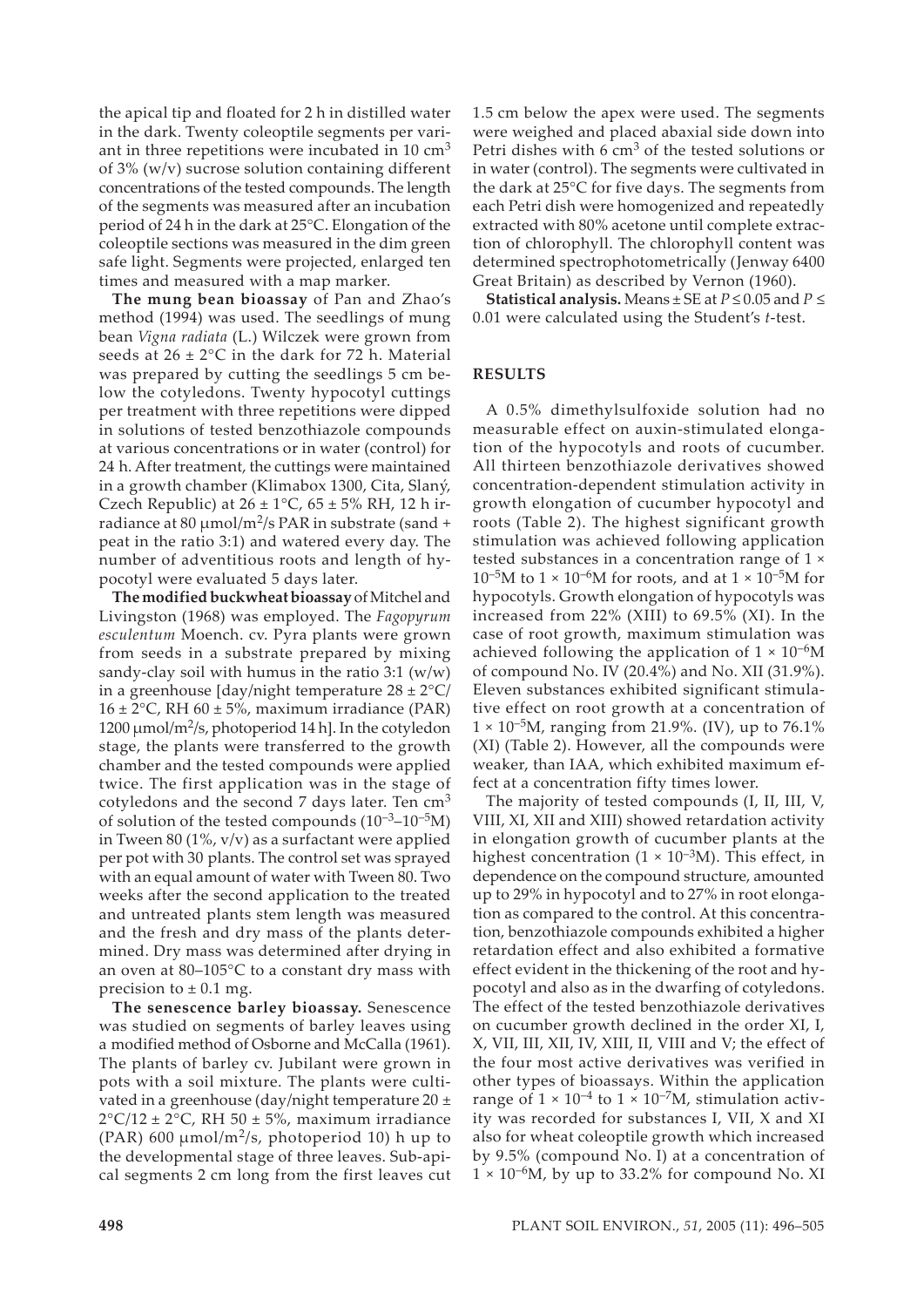Table 2. The effect of benzothiazole derivatives and indole-3-acetic acid (IAA) on root and hypocotyl length in cucumber cv. Evita seven days after treatment of seeds; data are the means ± *SE* of three independent experiments; values followed by the letter (a) are significantly different at *P* ≤ 0.01 and the ones followed by the letter (b) are significantly different at *P* ≤ 0.05 level against to the control determined by Student's *t*-test

| Compound                     | Concentration<br>(M) | Hypocotyle<br>length (cm) | % of control       | Root length<br>(cm) | % of control       |
|------------------------------|----------------------|---------------------------|--------------------|---------------------|--------------------|
| Control                      | $\boldsymbol{0}$     | $7.68 \pm 0.66$           | 100.0              | $6.77 \pm 0.34$     | 100.0              |
|                              | $1\times10^{-6}$     | $8.83\pm0.44$             | $115.0^{b}$        | $8.80 \pm 0.74$     | $130.0^{b}$        |
| I                            | $1 \times 10^{-5}$   | $12.13 \pm 1.47$          | 157.9 <sup>b</sup> | $9.59 \pm 0.56$     | 141.7 <sup>b</sup> |
|                              | $1 \times 10^{-4}$   | $9.69 \pm 0.83$           | $126.2^{b}$        | $7.71\pm0.56$       | 113.9b             |
|                              | $1\times10^{-6}$     | $8.96 \pm 0.62$           | 116.7 <sup>b</sup> | $8.12 \pm 1.09$     | 119.9 <sup>b</sup> |
| $\rm II$                     | $1 \times 10^{-5}$   | $9.52 \pm 1.00$           | $124.0^{b}$        | $8.73 \pm 1.00$     | $129.0^{b}$        |
|                              | $1 \times 10^{-4}$   | $9.35 \pm 0.94$           | 121.7 <sup>b</sup> | $5.46 \pm 0.34$     | 80.6 <sup>b</sup>  |
|                              | $1 \times 10^{-6}$   | $8.88\pm0.65$             | $115.6^{b}$        | $7.36\pm0.31$       | 108.7              |
| Ш                            | $1 \times 10^{-5}$   | $10.26 \pm 0.68$          | $133.6^{b}$        | $8.39 \pm 0.46$     | 123.9 <sup>b</sup> |
|                              | $1 \times 10^{-4}$   | $8.52 \pm 0.37$           | 110.9 <sup>b</sup> | $7.62 \pm 0.74$     | 112.6 <sup>b</sup> |
|                              | $1\times10^{-6}$     | $9.71 \pm 0.47$           | $126.4^{b}$        | $6.82 \pm 0.66$     | 100.7              |
| IV                           | $1 \times 10^{-5}$   | $9.86 \pm 0.76$           | $128.4^{b}$        | $8.25\pm0.56$       | 121.9b             |
|                              | $1 \times 10^{-4}$   | $8.48\pm0.54$             | 110.4              | $7.76 \pm 0.56$     | $114.6^{b}$        |
|                              | $1 \times 10^{-6}$   | $8.09\pm0.57$             | 105.3              | $8.42 \pm 0.58$     | $124.4^{b}$        |
| V                            | $1 \times 10^{-5}$   | $9.54 \pm 0.76$           | $124.2^{b}$        | $9.18 \pm 0.74$     | $135.6^{b}$        |
|                              | $1 \times 10^{-4}$   | $8.79 \pm 0.89$           | $114.5^{b}$        | $8.20 \pm 0.87$     | $121.1^{b}$        |
|                              | $1 \times 10^{-6}$   | $8.25 \pm 0.83$           | 107.4              | $8.15 \pm 0.62$     | $120.4^{b}$        |
| VI                           | $1 \times 10^{-5}$   | $9.74 \pm 0.89$           | $126.8^{b}$        | $7.95 \pm 0.78$     | $117.4^{b}$        |
|                              | $1 \times 10^{-4}$   | $9.42 \pm 0.86$           | 122.7 <sup>b</sup> | $7.14 \pm 0.74$     | 105.5              |
|                              | $1 \times 10^{-6}$   | $10.40 \pm 0.90$          | $135.4^{b}$        | $8.03 \pm 0.79$     | $118.6^{b}$        |
| $\ensuremath{\mathrm{VII}}$  | $1\times10^{-5}$     | $11.46 \pm 0.88$          | $149.2^{b}$        | $8.94 \pm 0.40$     | $132.1^{b}$        |
|                              | $1 \times 10^{-4}$   | $10.15 \pm 0.74$          | $132.2^{b}$        | $7.50 \pm 0.68$     | 110.8              |
|                              | $1\times10^{-6}$     | $9.48 \pm 0.85$           | $123.4^{b}$        | $8.76 \pm 0.27$     | $129.4^{b}$        |
| $\ensuremath{\mathsf{VIII}}$ | $1 \times 10^{-5}$   | $9.95 \pm 0.94$           | $129.5^{b}$        | $9.07 \pm 0.77$     | $134.0^{b}$        |
|                              | $1 \times 10^{-4}$   | $9.88 \pm 0.59$           | $128.6^{b}$        | $8.61\pm0.57$       | $127.2^{b}$        |
|                              | $1\times10^{-6}$     | $9.29 \pm 0.77$           | $121.0^{b}$        | $8.64 \pm 0.72$     | 127.6 <sup>b</sup> |
| IX                           | $1 \times 10^{-5}$   | $9.57 \pm 0.83$           | $124.6^{b}$        | $8.97 \pm 0.88$     | $132.5^{b}$        |
|                              | $1\times10^{-4}$     | $8.86\pm0.61$             | $115.3^{b}$        | $8.49 \pm 0.94$     | $125.4^{b}$        |
|                              | $1\times10^{-6}$     | $9.11 \pm 0.72$           | $118.6^{b}$        | $8.07 \pm 0.49$     | 119.2 <sup>b</sup> |
| Х                            | $1 \times 10^{-5}$   | $10.88 \pm 1.36$          | 141.7 <sup>a</sup> | $9.27 \pm 0.79$     | 136.9 <sup>b</sup> |
|                              | $1 \times 10^{-4}$   | $9.91 \pm 0.88$           | 129.0 <sup>b</sup> | $7.64 \pm 0.55$     | 112.9 <sup>b</sup> |
|                              | $1 \times 10^{-6}$   | $9.88 \pm 1.05$           | $128.6^{b}$        | $8.58 \pm 0.45$     | 126.7 <sup>b</sup> |
| ΧI                           | $1 \times 10^{-5}$   | $13.02 \pm 1.20$          | $169.5^{\rm a}$    | $11.92 \pm 1.15$    | 176.1 <sup>a</sup> |
|                              | $1 \times 10^{-4}$   | $10.91\pm0.91$            | 142.1 <sup>a</sup> | $8.94\pm0.85$       | $132.1^{\rm a}$    |
|                              | $1 \times 10^{-6}$   | $8.26 \pm 0.59$           | 107.5              | $8.93 \pm 0.76$     | 131.9 <sup>b</sup> |
| XІІ                          | $1 \times 10^{-5}$   | $9.75 \pm 0.67$           | 126.9 <sup>b</sup> | $8.51 \pm 0.62$     | 125.7 <sup>b</sup> |
|                              | $1 \times 10^{-4}$   | $9.29 \pm 0.73$           | $121.0^{b}$        | $7.76\pm0.57$       | 114.6 <sup>b</sup> |
|                              | $1 \times 10^{-6}$   | $7.84 \pm 0.55$           | 102.1              | $7.39 \pm 0.66$     | 109.2              |
| XIII                         | $1 \times 10^{-5}$   | $9.37 \pm 0.81$           | $122.0^{b}$        | $9.13 \pm 0.92$     | 134.9b             |
|                              | $1 \times 10^{-4}$   | $8.79\pm0.50$             | 114.5 <sup>b</sup> | $7.59 \pm 0.72$     | 112.1 <sup>b</sup> |
|                              | $1\times10^{-7}$     | $11.66 \pm 1.06$          | 151.8 <sup>a</sup> | $8.88\pm0.86$       | $131.2^{b}$        |
| IAA                          | $2 \times 10^{-7}$   | $15.17 \pm 1.39$          | $197.5^{\text{a}}$ | $10.27 \pm 1.41$    | 151.7 <sup>a</sup> |
|                              | $3\times10^{-7}$     | $13.02 \pm 0.79$          | $169.5^{\rm a}$    | $9.20 \pm 1.31$     | 135.9b             |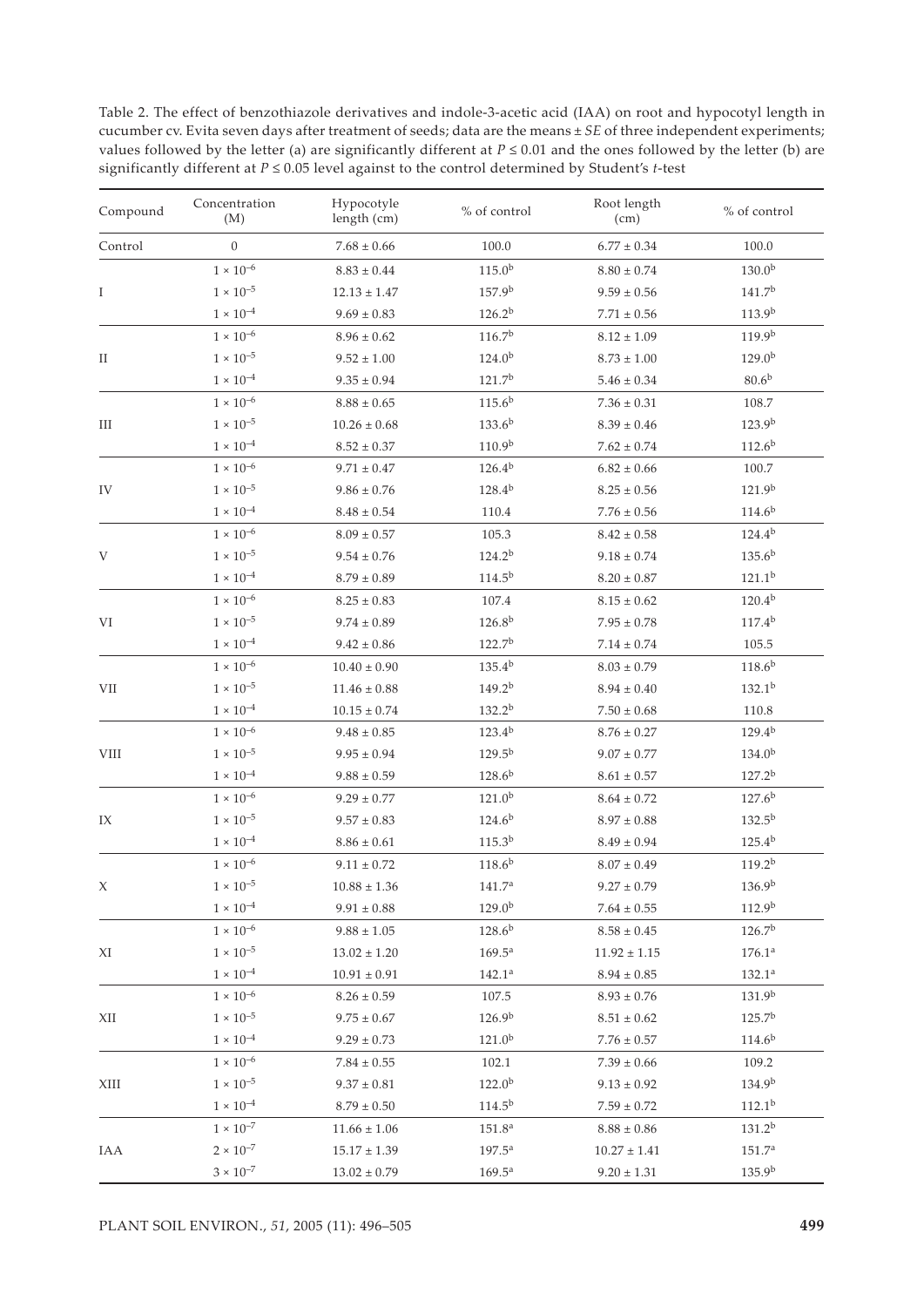Table 3. The effect of benzothiazole derivatives and indole-3-acetic acid (IAA) on the coleoptile elongation of wheat cv. Blava incubated in 3% sucrose solution with content of tested compounds for 24 h; data are the means ± *SE* of 20 coleoptile segments of three independent experiments; values followed by the letter (a) are significantly different at *P* ≤ 0.01 and the ones followed by the letter (b) are significantly different at  $P \le 0.05$  level against to the control determined by Student's *t*-test

| Compound   | Concentration<br>(M) | Coleoptile<br>length<br>(mm) | $%$ of<br>control  |
|------------|----------------------|------------------------------|--------------------|
| Control    | $\overline{0}$       | $2.11 \pm 0.039$             | 100.0              |
|            | $1 \times 10^{-7}$   | $2.26 \pm 0.043$             | $107.1^{b}$        |
| I          | $1 \times 10^{-6}$   | $2.31 \pm 0.083$             | $109.5^{b}$        |
|            | $1 \times 10^{-5}$   | $2.18 \pm 0.045$             | 103.3              |
|            | $1 \times 10^{-7}$   | $2.68 \pm 0.080$             | 127.0 <sup>a</sup> |
| VІІ        | $1\times10^{-6}$     | $2.45 \pm 0.137$             | $116.1^{b}$        |
|            | $1 \times 10^{-5}$   | $2.40 \pm 0.108$             | 113.7 <sup>b</sup> |
|            | $1 \times 10^{-7}$   | $2.35 \pm 0.055$             | 111.4 <sup>a</sup> |
| X          | $1\times10^{-6}$     | $2.23 \pm 0.040$             | 105.7              |
|            | $1\times10^{-5}$     | $2.19 \pm 0.041$             | 103.8              |
|            | $1 \times 10^{-7}$   | $2.26 \pm 0.057$             | $107.1^{b}$        |
| XI         | $1 \times 10^{-6}$   | $2.81 \pm 0.157$             | 133.2 <sup>a</sup> |
|            | $1 \times 10^{-5}$   | $2.36 \pm 0.159$             | 111.8 <sup>b</sup> |
|            | $2.0 \times 10^{-5}$ | $3.66 \pm 0.070$             | $173.5^{\rm a}$    |
| <b>TAA</b> | $2.5 \times 10^{-5}$ | $4.03 \pm 0.132$             | 191.0 <sup>a</sup> |
|            | $3.0 \times 10^{-5}$ | $3.57 \pm 0.134$             | 169.2 <sup>a</sup> |

at a concentration of  $1 \times 10^{-5}$ M. However, none of the compounds attained the stimulative level of IAA where, at a concentration of  $2.5 \times 10^{-5}$ M, growth elongation in the coleoptile increased by 91.0% (Table 3). Compounds Nos. I, VII, X and XI at concentrations of  $1 \times 10^{-4}$ M and  $1 \times 10^{-5}$ M, also significantly stimulated elongation growth of the hypocotyls and also that of adventitious root formation in mung beans. The number of roots per hypocotyl cutting ranged from 16.9 ± 1.53 to  $32.0 \pm 2.77$ , which is an increment of  $1.8\%$ to 92.8% against the control with a mean number of  $16.6 \pm 1.26$  roots (Figure 2A). The greatest effect on root formation was obtained from the action of derivative No. I at a concentration of  $1 \times 10^{-4}$ M. however, it proved essentially weaker than that of IBA at a concentration producing  $62.2 \pm 3.54$  roots per cutting. The differences in root effectiveness between derivative No. I and IBA are also evident from Figure 3. The auxinoid character of the effect of benzothiazole compounds was also manifested in the fact that while in treated cuttings roots were produced along the whole length of the stimulated hypocotyl, in the controls they appeared solely at the base of the cutting (Figure 3). Besides the evaluated roots with a mean length from 0.2 to 4.5 cm, hypocotyl cuttings treated with derivatives No. XI and X, also had in addition to developed roots, a certain number of visible root bases smaller than 0.2 cm. Likewise, the length of the treated hypocotyl cuttings significantly increased under the action of benzothiazole compounds – from 0.5 cm in compound No. X, up to 1.7 cm in compound No. I, representing an increase of 7.7 up to 26.5% (mean hypocotyl length in the control was  $6.48 \pm$ 1.67 cm). In the case of stimulation of hypocotyl elongation, the effect of the tested substances was comparable with that of IBA; under the action of



Figure 2. The effect of benzotiazole derivatives No. I, VII, X, XI, and indole-3-butyric acid (IBA) on number of roots per cutting (A) and hypocotyl length (B) of mung bean five days after treatment with of  $1 \times 10^{-4}$  and  $1 \times 10^{-5}$ M concentrations; data are the means ± *SE* of 20 cuttings of three independent experiments; values with the same letter in a vertical column are significantly different at  $P \le 0.01$  (a) and  $P \le 0.05$  (b) level against to the control determined by Student's *t*-test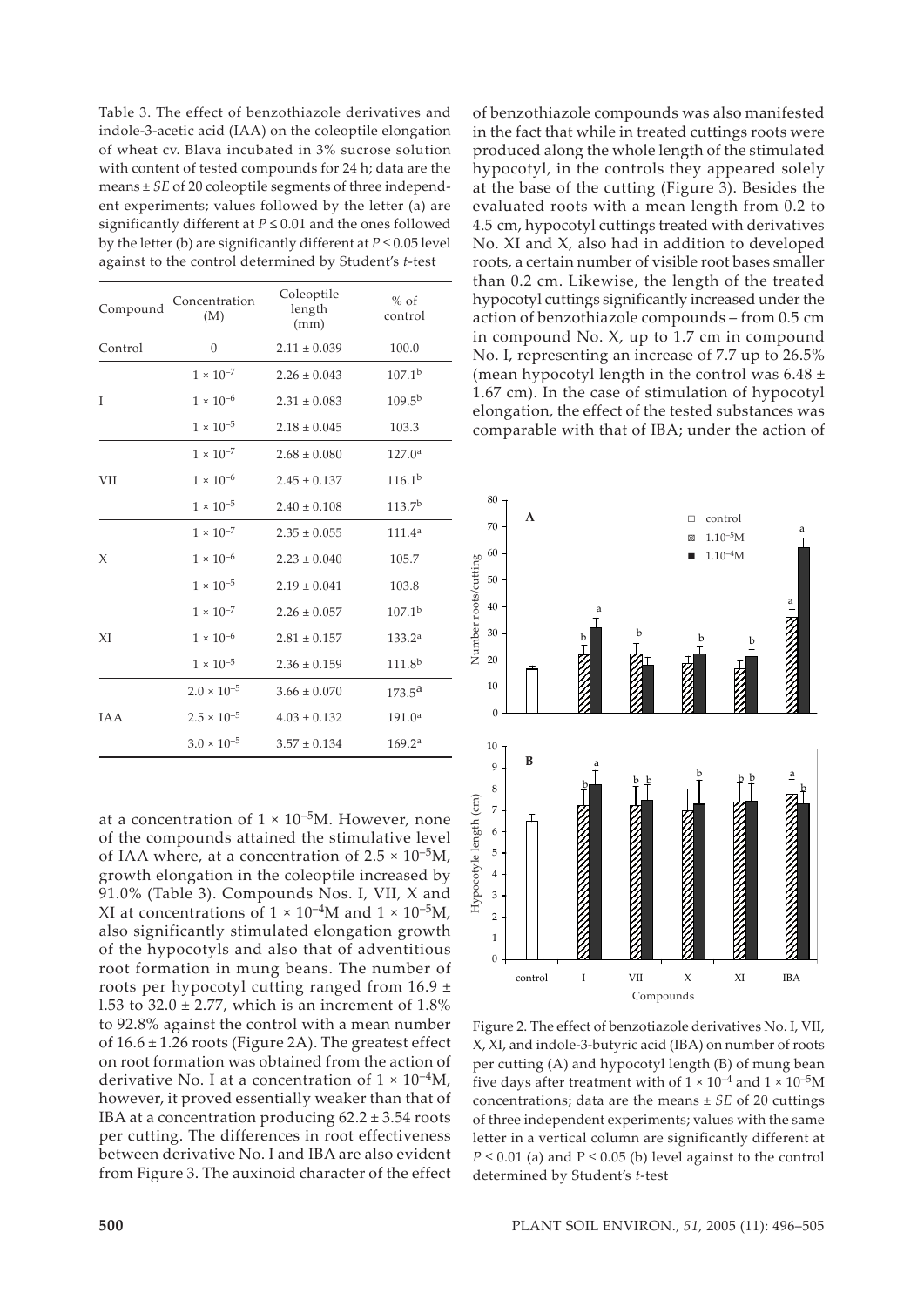

Figure 3. The effect of benzotiazole derivative No. I and indole-3-butyric acid (IBA) on formation of adventitious roots of mung bean cuttings five days after treatment  $(bar = 1 cm)$ 

A – control; B – cutting treated with derivate No. I at  $1 \times 10^{-4}$ M concentration; C – cutting treated with IBA at  $1 \times 10^{-4}$ M concentration

the latter, the hypocotyl became prolonged by l.3 cm i.e. by 19.6% (Figure 2B).

The most efficient derivative No. XI was also verified in the *in vivo* system on buckwheat. Its application on leaves confirmed its effect on growth parameters. The effect of the compound at concentrations of  $1 \times 10^{-4}$ M was noted by a significant elongation of the stem by 1.44 cm against the control, i.e. by 20.3%, and in an increase of fresh mass by 2.7 g, i.e. by 30.7%, and also an increase in dry mass by 0.21 g, i.e. by 22.1%.

The significant inhibition effect on senescence in leaf segments of barley under the effect of benzothiazole derivatives at concentrations from  $1 \times 10^{-3}$ M to  $1 \times 10^{-7}$ M failed to be confirmed in the twelve compounds. Chlorophyll content in the treated segments ranged from  $36.1 \pm 4.10$  mg/g FW to  $40.2 \pm 2.21$  mg/g FW, which, in comparison with the control  $(38 \pm 1.71 \text{ mg/gFW})$ , was an insignificant

change in chlorophyll content. An exception was compound No. II in which a highly significant inhibition effect on senescence was determined in leaf segments. In this compound, at a concentration of  $1 \times 10^{-4}$ M, a significant increase in chlorophyll content against the control was established, amounting to 76.5 mg/g FW, i.e. 201.3%, and under the effect of kinetin at a concentration lower by a degree, this increase was higher by 140.8 mg/g FW, i.e. by 370.4% against the control (Figure 4).

#### **DISCUSSION**

Synthetic auxinoids are known to profoundly affect plant metabolism, as it is evident from their effects on growth, development and morphology of plants (Procházka and Šebánek 1997). The results of our experiments showed that the tested 2-R substituted benzothiazole derivatives also influenced growth in cucumber, wheat coleoptile, mung bean and buckwheat and may be characterized as biologically active substances with dominant auxine-like growth activity. Present studies thus show that the compounds stimulated both radicle and hypocotyl growth of cucumber, although not necessarily at the same rate. The effects of the compounds were similar to those of some growth herbicides, such as diclofop and MCPA (Olson et al. 1981), 2,4-D (Sekerka et al. 1989) and picloram (Chang and Foy 1983), therefore, at higher concentrations, the compounds cause inhibition of hypocotyl and root elongation growth with different formative effects, similar to those of MCPA and 2,3,6-TBA-sodium (Kingham and Fletcher 1963). On the other hand they stimulated both roots and hypocotyls at rates lower than those for herbicidal uses. Cucumber cv. Evita was selected from many species (bean, pea) as an indicator of growth activity as it gives the most uniform and rapid response for the necessary measurements of radicle and hypocotyl length to the tested compounds. Mode of the action of growth stimulators, especially auxine-like substances, have often been hypothesized as being involved in the regulation of synthesis or degradation of endogenous auxin indole-3-acetic acid (IAA) in plants Lee (1972). It is known that root and shoot growth is an auxin-stimulated response, which may be reinforced by natural or synthetic auxine compounds (Sutoris et al. 1993).

The *Avena* coleoptile growth test, a bioassay based on auxin-induced cell elongation (Sirois 1966), has been used as a specific and sensitive test for the next verification of auxin-like activity of benzothiazole compounds. Their effects were similar to those of synthetic auxin IAA and 2,4-dichlorophenoxyacetic acid (Sutoris et al. 1993). The changes in endogenous growth rates according Evans and Schmitt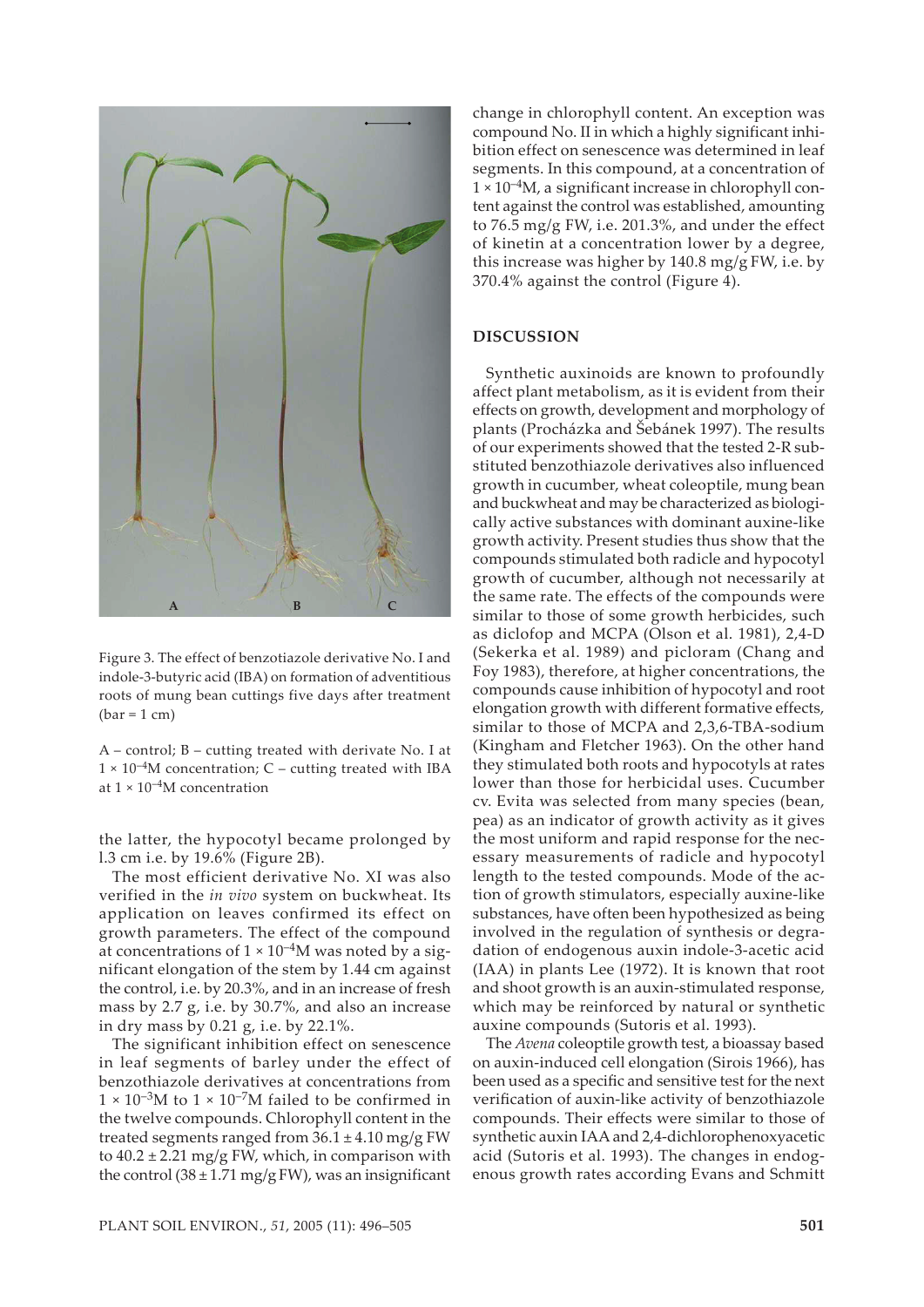

Figure 4. The effect of benzotiazole derivative No. II and 6-furfurylaminopurin (kinetin) on the chlorophyll content in segments of barley leaves cv. Jubilant incubated in different concentrations for five days; data are the means  $\pm$  *SE* of three independent experiments; values with the same letter in a vertical column are significantly different at *P* ≤ 0.01 (a) and *P* ≤ 0.05 (b) level against to the control determined by Student's *t*-test

(1975) correlate with the relative activity of IAA synthetase. The activity of IAA synthetase began to increase 2 to 3 hours after removal of the coleoptile tip and then growth rate began to increase. These findings confirmed that excised wheat coleoptiles responded to applied benzothiazole compounds. The fact that changes in endogenous growth rate can be correlated with the activity of IAA synthetase makes the coleoptile an excellent system to study the mode of action of auxine-like substances. We suppose that benzothiazole compounds such as synthetic auxinoids may substitute for natural auxin, e.g. IAA in stimulating root and hypocotyl growth of cucumber and cell elongation of wheat coleoptile, or reinforcing its effect.

Auxins are known to increase adventitious root formation and play a direct role in promoting rooting (Gaspar and Hofinger 1988). We found that treatment of mung bean hypocotyl cuttings with benzothiazole compounds induced rhizogenesis very rapidly within five days and better formation of roots as against controls. The effects of compounds at the same concentrations were less effective than IBA in adventitious roots development and thus it confirms that IBA is one of the most widely used root promoters (Davis 1986).

The effect obtained with IBA at a concentration of  $1 \times 10^{-4}$ M, was comparable to that reported by Kollárová et al. (2004) on a similar species *Vigna radiata* and higher by 12% than that obtained by Pan and Zhao (1994) in the species *Phaseolus aureus.* Root formation along the entire length of the stimulated hypocotyls under the action of both the benzothiazole compounds and also of IBA confirmed the auxinoide character of the tested substances.

Many regulating chemicals cause an increase or decrease in the rate of growth of the main stems of plants Mitchel and Livingston (1968). The effect on the length of the stems is therefore one means of evaluating the resulting properties of the tested substances. The application of the most effective derivate No. XI had a stimulating effect on elongation of the main stem and on increased fresh and dry mass in buckwheat. The application of this derivative at the stage of cotyledons could act in different ways upon the meristematic tissues and mature cells of treated *Fagopyrum* plants. This fact corroborates the opinion that biologically active substances in many cases affect the quantitative growth and yield-related parameters in the plants and also alter their natural hormonal status (Caldiz et al. 1991, Beckett and Van Staden 1992, Chernyad'ev 1994). Buckwheat plants proved a suitable model for indicating growth activity of tested compounds, because it was consistently a more sensitive seedling than bean seedlings.

It is known, that excised leaves usually attain senescence rapidly. Visibly, they turn yellow or lose their color. This is a consequence of the deg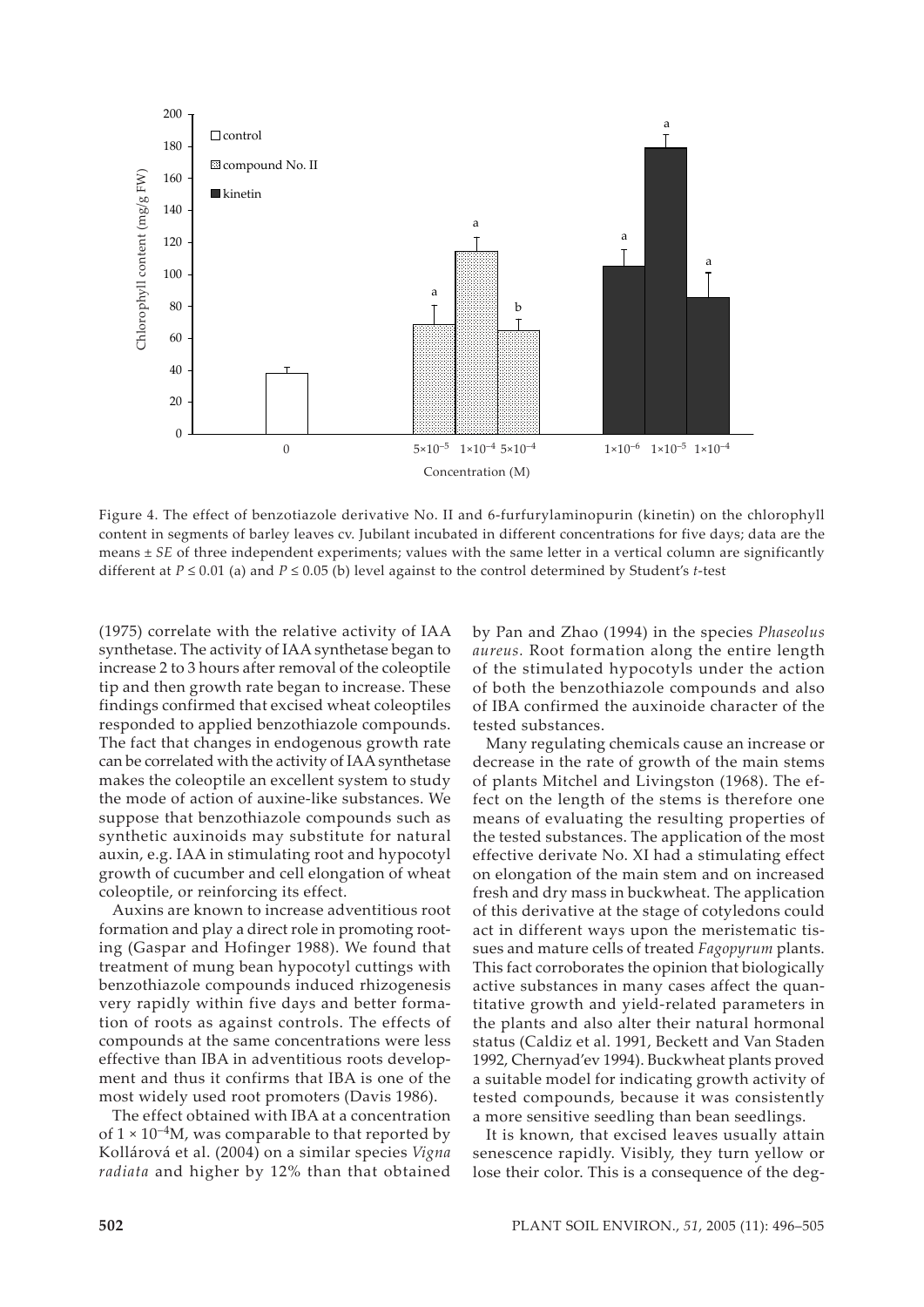radation of chlorophyll and proteins and can be retarded, to some extent, if the excised leaves are treated with cytokinins (Richmond and Lang 1957), or substances with anti senescence effects (Satler and Thimann 1980, Thomas and Katterman 1986, Cavender et al. 1988). Significantly cytokinin-like activity manifested solely by derivate No. II with an anti senescence effect and higher chlorophyll content in leaf segments of barley. Compound No. II differs in its structure – in comparison with the other compounds – by its simplicity, its typical feature being the N-C-N bond fragment, where N-C belongs to the heterocyclic ring. This structural feature does not appear in the other studied derivatives, but it is known in adenine derivatives with cytokinin activity. This may have given rise to the determined activity similar to that of kinetin. The relationship between auxin and senescence has long been known, therefore auxins, according to Osborne and Hallaway (1960), retard protein degradation in separated leaves. However, no such relation was found in the twelve 2-R substituted benzothiazole derivatives, for they showed no inhibiting effect on chlorophyll degradation in leaf segments of barley. We found it present only in derivative No. II. Similarly as Klíčová et al. (1994) did in oats with the preparation Rastim 30 DKV (the active substance 3-benzyloxycarbonyl-methyl 2-benzothiazolinone) and IAA. Rastim and IAA retarded chlorophyll degradation on an average by 64 and 109%, respectively, while derivative No. II inhibited it by as much as 201%.

The results obtained will be utilized not only to study the relationship between the chemical structure and the biological activity of the compounds investigated here, but also for regulating the ongoing targeted synthesis of substances with biological growth activity.

#### **Acknowledgements**

We would like to express our thanks to Dr. Jana Kohanová for her technical assistance.

## **REFERENCES**

- Afsah S.A., Nayer S.A. (1996): Synthesis of some styryl chain substituted benzothiazolium asymmetric cyanines: spectra and antimicrobial studies. Asian Journal of Chemistry, *8*: 419–424.
- Beckett R.P., Van Staden J. (1992): The effect of thidiazuron on the yield of wheat grown with varying nutrient supply. Plant Growth Regulation, *11*: 343–348.
- Buffa R., Zahradník P., Foltínová P. (2001): Computer aided benzothiazole derivatives. Synthesis, structure and biological study of new push-pull conjugated ben-

zothiazolium salts. Heterocyclic Communications, *7*: 331–336.

- Caldiz D.O., Beltrano J., Fernandez L.V., Sarandon S.J., Favoretti C. (1991): Effects of foliar applied benzyladenine on grain yield and grain protein in wheat (*Triticum aestivum* L.). Plant Growth Regulation, *10*: 197–204.
- Cavender P.L., Green C.M., Mack S.B. (1988): Antisenescence activity of 4,5-disubstituted imidazoles: new cytokinin mimics. Journal of Agricultural and Food Chemistry, *36*: 1076–1079.
- Chang I.K., Foy C.L. (1983): Rapid growth responses of dwarf corn coleoptile sections to picloram. Pesticide Biochemistry and Physiology, *19*: 203–209.
- Chernyad'ev I.I. (1994): Effect of 6-benzylaminopurine and thidiazuron on photosynthesis in crop plants. Photosynthetica, *30*: 287–292.
- Cuadro A., Perez-Butragueno J., Pastor-Maeso M., Alvarez-Builla J. (1992): Styryl and azastyryl 1,3-benzazoles with antihelmintic activity. Farmaco, *47*:477–488.
- Davis T.D. (1986): Influence of triazole growth retardants on adventitious root formation in bean hypocotyl cuttings. In: Proceedings of Plant Growth Regulation of Society America, 13: 217–223.
- Evans M.L., Schmitt M.R. (1975): The nature of spontaneous changes in growth rate in isolated coleoptile segments. Plant Physiology, *55*: 757–762.
- Foltínová P., Sutoris V., Blockinger G. (1978): Antimicrobial effects of some benzothiazole derivatives. Folia Microbiologica, *23*: 225–228.
- Gaspar T., Hofinger M. (1988): Auxin metabolism during adventitious rooting. In: Davis T.D., Haissig B.E., Sankhla N. (eds.): Adventitious root formation in cuttings. Portland, Dioscorides Press: 117–131.
- Grandolini G., Ambrogi V., Rossi C. (1986): Synthesis and antibacterial and antifungal activities of some new derivatives of benzothiazole, 1,4-benzothiazine and 1,5-benzothiazepine. Journal of Medical Chemistry, *21*: 455–460.
- Halevy A.H., Cathey H.M. (1960): Effects of structure and concentration of gibberellins on the growth of cucumber seedlings. Botanical Gazette, *122*: 63–67.
- Havel L., Konečná H., Snášelová V., Procházka S., Blažková J. (1994): Vliv benzolinonu a auxinu na regeneraci a aktivitu peroxidáz v explantátové kultuře zelí. Rostlinná Výroba, *40*: 783–791.
- Henselová M., Vizárová G., Macháčková I. (2001): The effect of growth regulator Rastim 30 DKV on the level of endogenous phytohormones in tomato (*Solanum lycopersicum* L.). Rostlinná Výroba, *47*: 411–417.
- Kashiyama E., Hutchinson I., Chua M.S. (1999): Antitumor benzothiazoles. Synthesis, metabolic formation, and biological properties of the C- and N-oxidation products of antitumor 2-(4-aminophenyl)-benzothiazoles. Journal of Medical Chemistry, *42*: 4172**–**4184.
- Kingham H.G., Fletcher J.T. (1963): The effects of MCPA and 2,3,6-TBA on glasshouse cucumbers. Weed Research, *3*: 242–245.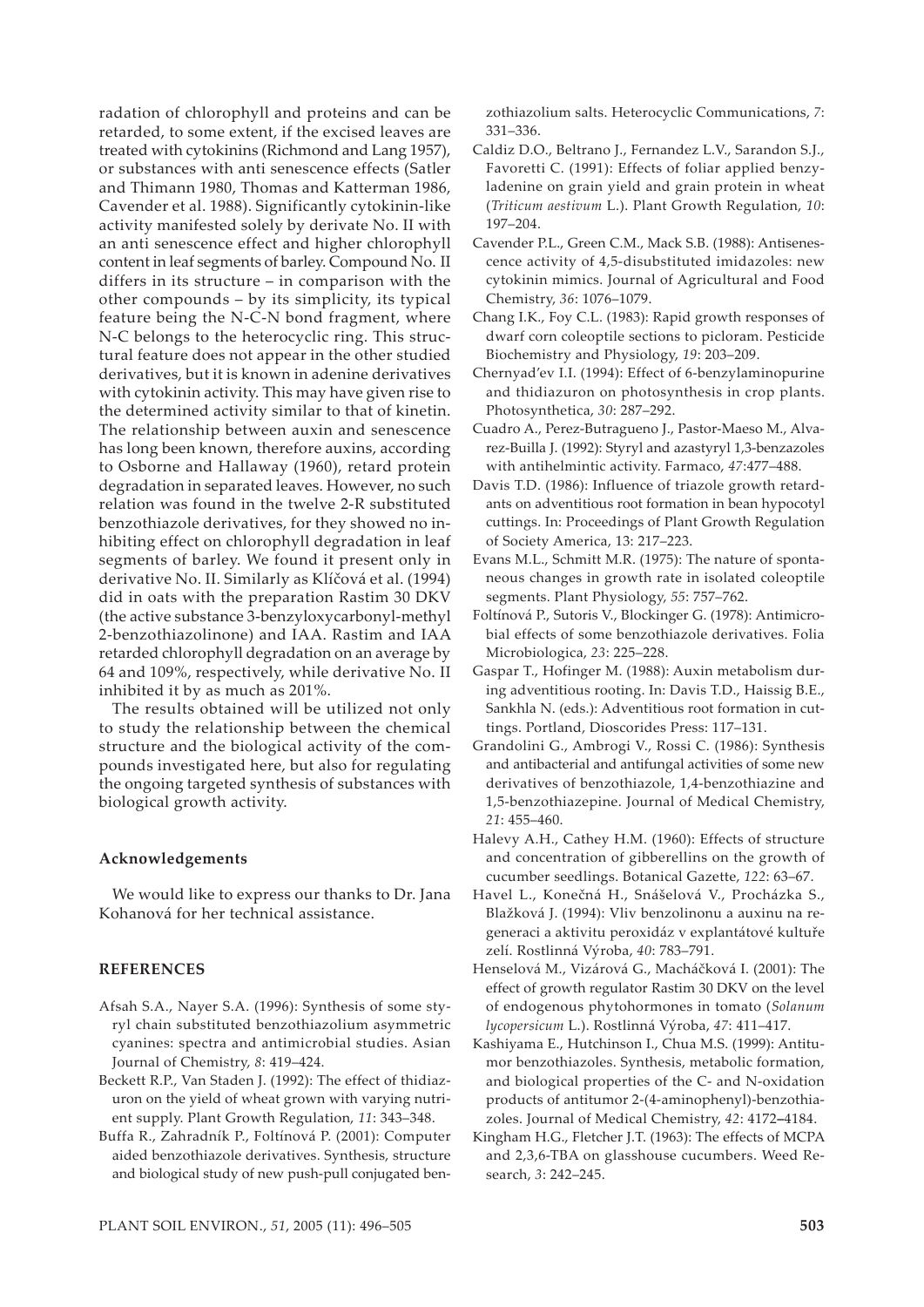- Klíčová Š., Šebánek J., Vítková H. (1994): Comparison of the effect of β-indolyl acetic acid and benzolinon (Rastim 30 DKV) on the rate of senescence of oat (*Avena sativa* L.) leaves. Biologia (Bratislava), *49*: 119–123.
- Kollárová K., Henselová M., Lišková D. (2005): Effect of auxins and plant oligosacharides on the root formation and elongation growth of mung bean hypocotyls. Plant Growth Regulation, (submitted).
- Krieg M., Billitz J. (1996): Structurally modified trimethine thiacarbocyanine dyes. Effect of N-alkyl substituents on antineoplastic behavior. Molecular and Biochemical Pharmacology, *51*: 1461**–**1467.
- Lee T.T. (1972): Changes in indole acetic acid oxidase isoenzymes in tobacco tissues after treatment with 2,4-dichlorophenoxyacetic acid. Plant Physiology, *49*: 957**–**960.
- Magdolen P. (1999): Benzotiazolové soli s biologickou aktivitou. [PhD. Thesis.] Faculty of Natural Sciences, Comenius University, Bratislava.
- Magdolen P., Zahradník P., Foltínová P. (2000a): Synthesis and antimicrobial activity of new 2-phenylethynylbenzothiazoles and related salts. Arzneimittel-Forschung/ Drug Research, *50*: 1023–1027.
- Magdolen P., Zahradník P., Foltínová P. (2000b): Synthesis, antimicrobial testing and QSAR study of new 2-phenylethenylbenzothiazolium salts substituted by cyclic amines. Pharmazie, *55*: 803–810.
- Matsumoto K., Toda M., Hashimoto S. (1991): Selectivity in the consecutive snar-dequarternization reactions of heteroaromatic chlorides with tertiary amines under high pressure. Chemical Letters, *8*: 1283–1286.
- Mitchell J.W., Livingston G.A. (1968): Methods of studying plant hormones and growth-regulating substances. Agriculture Handbook No. 336, Agricultural Research Service US Government Printing Office, Washington DC.
- Nivalkar K.R., Mashraqui S.H. (1996): Condesation of thioamides with 2-aminothiophenols: A versatile synthesis of benzothiazoles. Synthetic Communication, *26*: 3535–3542.
- Olson W.A., Nalewaja J.D., Schroeder G.L., Duysen M.E. (1981): Diclofop and MCPA influence on coleoptile growth. Weed Science, *29*: 597–600.
- Osborne D.J., Hallaway M. (1960): Auxin control of protein levels in detached autumm leaves. Nature, *188*: 240–241.
- Osborne D.J., McCalla D.R. (1961): Rapid bioassay for kinetin and kinins using senescing leaf tissue. Plant Physiology, *36*: 219–221.
- Pan R., Zhao Z. (1994): Synergistic effects of plant growth retardants and IBA on the formation of adventitious root in hypocotyl cutting of mung beang. Plant Growth Regulation, *14*: 15–19.
- Procházka S., Šebánek J. (1997): Regulátory růstu rostlin. Academia, Praha.
- Pulkrábek J., Šroller J., Zahradníček J. (1999): The effect of growth regulators on the yield and quality of sugar beet roots. Rostlinná Výroba, *45*: 379–386.
- Richmond A.E., Lang A. (1957): Effect of kinetin on protein content and survival of detached *Xanthium*  leaves. Science, *125*: 650–651.
- Satler S.O., Thimann K.V. (1980): The influence of aliphatic alcohols on leaf senescence. Plant Physiology, *66*: 395–399.
- Sekerka V., Štefáková E., Sutoris V. (1989): 3-benzyloxykarbonylmetyl-2-benzothiazolinón – nový potenciálny stimulátor rastu rastlín. Poľnohospodárstvo, *35*: 593–603.
- Shimabukuro M.A., Shimabukuro R.H., Nord W.S., Hoerauf R.A. (1978): Physiological effects of methyl 2-[4(2,4-dichlorophenoxy)-phenoxy] propanoate on oat, wild oat and wheat. Pesticide Biochemistry and Physiology, *8*: 199–207.
- Sirois J.C. (1966): Studies on growth regulators. I: Improved *Avena* coleoptile elongation test for auxin. Plant Physiology, *41*: 1308–1312.
- Sutoris V., Gáplovský A., Sekerka V. (1993): Benzothiazole compounds. XLVI. 3,4 disubstituted 2-benzothiazolinones with plant growth regulation activity. Chemical Papers, *47*: 260–263.
- Thomas J.C., Katterman F.R. (1986): Cytokinin activity induced by thidiazuron. Plant Physiology, *81*: 681–683.
- Vernon L.P. (1960): Spectrophotometric determination of chlorophylls and pheophytins in plant extract. Analytical Chemistry, *32*: 1144–1150.

Received on November 18, 2004

## **ABSTRAKT**

#### **Benzothiazolové deriváty substituované v pozici 2 jako biologicky aktivní sloučeniny s růstově-regulační aktivitou**

Třináct novosyntetizovaných 2-R substituovaných derivátů benzothiazolu bylo testováno na růstovou biologickou aktivitu typu auxinu a cytokininu. Auxinoidní aktivita sloučenin byla sledována na prodlužovacím růstu u koleoptilových segmentů pšenice *Triticum aestivum* L. cv. Blava a na hypokotylu a kořenech okurky *Cucumis sativum* L. cv. Evita. Produkce adventivních kořenů a délka hypokotylu byly hodnoceny u fazole mungo *Vigna radiata* (L.) Wilczek, vliv na délku stonku a produkci čerstvé a suché hmotnosti u rostlin pohanky *Fagopyrum esculentum Moench*. cv. Pyra. Cytokininová aktivita byla stanovena na listových segmentech ječmene *Hordeum vulgare* L. cv. Jubilant na